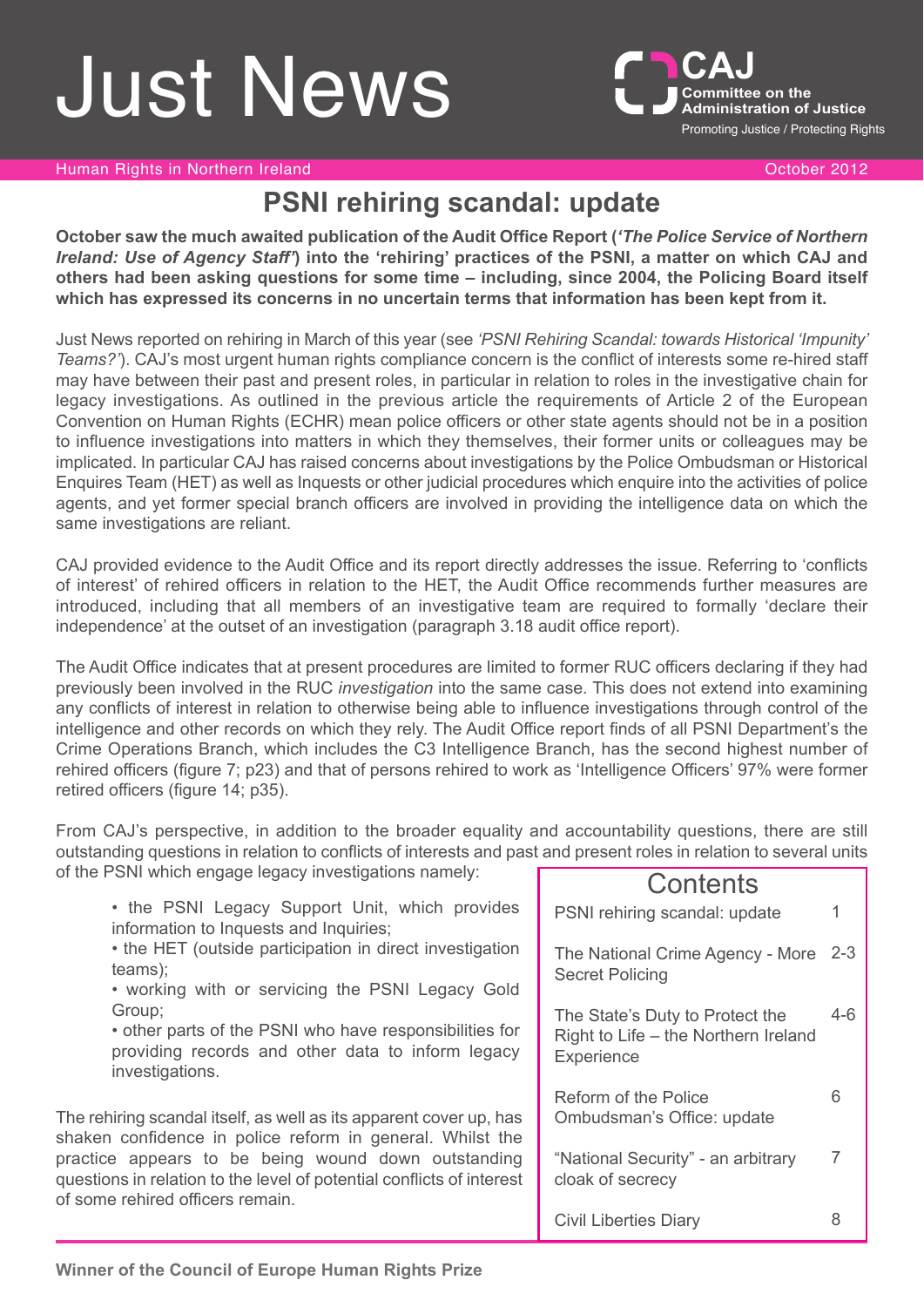# The National Crime Agency – More Secret Policing

# **Background**

The Crime and Courts Bill was introduced into the House of Lords in May and is still at Committee **stage, having recently been delayed. The grounds for this delay is that the new Tory Justice Minister did not apparently find the provisions for community sentences (for England and Wales) in the bill** tough enough, and has sought to substantively amend this section. It is likely to be considered by the **House of Commons in December. Part 1 of the Bill would legislate to introduce the 'National Crime Agency' (NCA); in effect a federal police service dealing with serious and organised crime with both intelligence gathering and executive policing functions. The NCA will supersede the Serious and Organised Crime Agency (SOCA) and will be accountable to the Home Secretary. The NCA would therefore work in one of the most sensitive and controversial areas of policing in Northern Ireland, that of covert policing.**

CAJ does not believe that the proposals for this new crime agency are compatible with the accountability framework established by the Patten Commission. Transparency and effective accountability are essential elements in ensuring policing bodies comply with human rights. Patten set out a new accountable structure for policing, the centrepiece of which was the Northern Ireland Policing Board made up of representatives of the main political parties and independent members. Patten also placed emphasis on transparency, including in relation to the policy framework for covert policing, stating that *"Transparency is not a discrete issue but part and parcel of a more accountable, more community based, and more rights-based approach to policing."*

The current reality is, however, that some of the most sensitive areas of policing have been withdrawn from the accountability and control arrangements established by Patten and subsequent legislation. With the takeover of primacy by MI5 in 2007, "national security" policing was taken out of the accountability structures and now the proposal is to withdraw the policing of serious and organised crime also. There are a number of ways in which CAJ believes these proposals are regressive and incompatible with the commitments for a "new beginning for policing" in Northern Ireland.

#### **Composition of the new force**

A key element of the Patten reforms was compositional change to the police to seek it to be more representative of the community. This involved a system of severance packages for RUC officers and a temporary special measure to redress Protestant-Catholic composition involving 50:50 recruitment. This system did make some progress although CAJ felt it was ended prematurely. There has also been some rollback from this effort to change the organisational culture of the police service with the "rehiring scandal" reported on elsewhere in this issue.

The present proposals contain no reference to this context in Northern Ireland and ignore the issue of the composition of its local element. The Bill simply provides that the NCA Director General will select persons to be NCA Officers. There is also provision for arrangements to be made for secondments to the NCA. CAJ does not hold the view that all former RUC officers are an obstacle to change or police reform. However, it would be a regression from the initiatives taken under Patten to ensure compositional and cultural change if the NCA, with its focus on covert policing and serious crime, becomes disproportionately composed of officers previously with RUC Special Branch and other areas of the former force.

#### **The accountability gap**

*Many respondents to our consultation exercise warned against a return to the situation before 1969,* when the RUC was in practice subject to direction by the Minister of Home Affairs in the former Unionist *government, a state of affairs which many regard as a contributing factor to the outbreak of the Troubles of the past thirty years. Several people also commented unfavourably on the present relationship between the Secretary of State and the RUC, and saw the police as an instrument of British government policy rather than a service meeting local priorities.* Patten Report, Paragraph 5.9.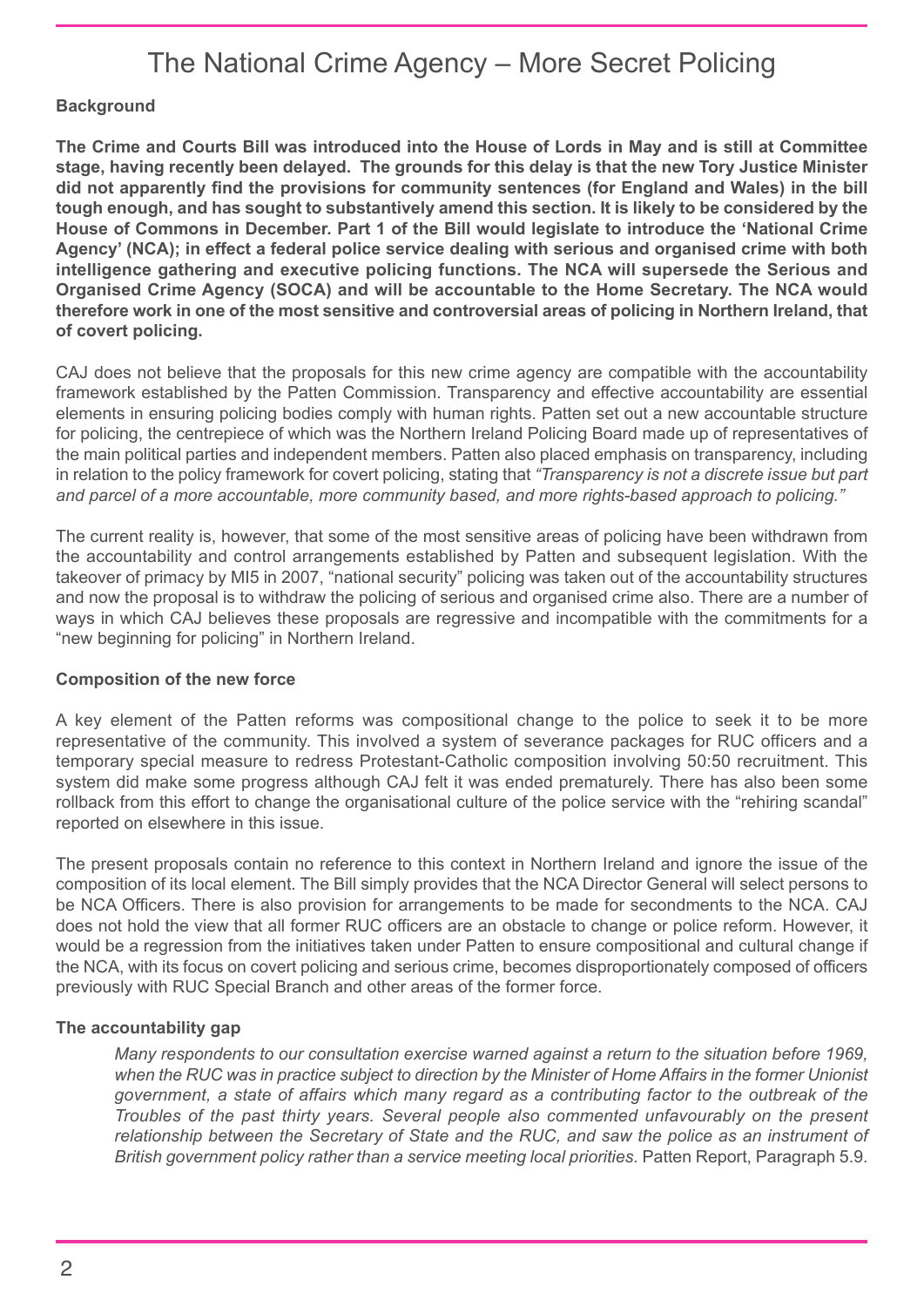These scenarios of political control over policing were what Patten sought to guard against. However, despite carrying out policing functions, the NCA in Northern Ireland will be, in effect, accountable to the Home Secretary and not the Northern Ireland Policing Board. The intention is for the NCA Director General to be operationally independent, though considerable power is maintained by the Home Secretary, including through secondary legislation. While individual complaints can be lodged over NCA officers who are "designated as constables" to the Office of the Police Ombudsman in Northern Ireland, there are clear gaps in the accountability structures for the NCA elsewhere. There is some limited role for the devolved Department of Justice, although as a government department this is not an oversight or accountability body per se.

Other issues include the fact that PSNI officers can be placed under temporary service with the NCA and will be under the direction and control of the Director General and hence may then cease to be accountable to the PSNI Chief Constable and therefore sit outside the local accountability structures and that the Agency, unlike the PSNI but like MI5, will have blanket exemption from the Freedom of Information Act 2000. Another concern is that the functions of the NCA, which already include "criminal intelligence gathering", and "combating serious and organised crime", can be extended to cover "counter terrorism" by Order of the Home Secretary.

#### **NCA functions and the Assembly**

It emerged in the debates on the Bill that to date only the Northern Ireland Minister of Justice has been involved in substantive discussions on the NCA, which it appears initially had even fewer local accountability provisions than are in the present Bill. Whilst Government is pressing ahead with the Westminster legislation, no legislative consent motion or concurrent Northern Ireland Bill has been introduced, let alone debated or passed to date by the Northern Ireland Assembly. This is interesting because, while the legislation declares that the Agency itself will be a "reserved matter" (relevant powers remaining in Westminster), it is accepted that the Agency itself will *"undertake a mix of reserved and devolved activity in relation to its serious and organised crime remit"* (Lord Henley for the Government in the House of Lords 18 June 2012). Lord Henley also said that *"counterterrorism policing in Northern Ireland cannot be divorced from the generality of policing which is, of course, a transferred matter."* He concluded that, for these reasons, a legislative consent motion by the NI Assembly would be necessary for the legislation to take effect.

We are not sure if this remains the Government's position and we do not know what negotiations, if any, are currently going on with the Department of Justice. The progress of the Bill has been delayed, ostensibly at least, for reasons connected with other provisions related to community sentences in England and Wales. CAJ believes that local politicians should be very careful before agreeing to pass a legislative consent motion. First, before proceeding with a Bill which grants so much power in secondary regulations, the UK Government should be asked to make clear what its intentions are in relation to the counter-terrorism role of the NCA in Northern Ireland. Second, we should be conscious that should this role be extended, the emerging scenario is that with MI5 having taken on primacy for "national security policing" (which in theory does not involve "executive" policing operations) and the NCA being granted a role in "counter terrorism" policing including executive powers, the whole of the most sensitive area of policing in Northern Ireland will have been moved outside the reach of the main accountability mechanisms emerging from the peace settlement.

CAJ is aware that, in correspondence to an MLA, the Justice Minister David Ford has argued that the PSNI needs NCA specialist support in 'investigations of an international reach' in areas such as recovery, human trafficking and cyber crime. If this is the case CAJ would not see an issue with PSNI drawing on NCA expertise if and when needed to inform its own operations in a manner which maintain PSNI primacy and hence accountability to the Policing Board. However such technical support would not require the NCA to be operating as a fully fledged police force in Northern Ireland, with police powers and an intelligence gathering function as the Bill anticipates.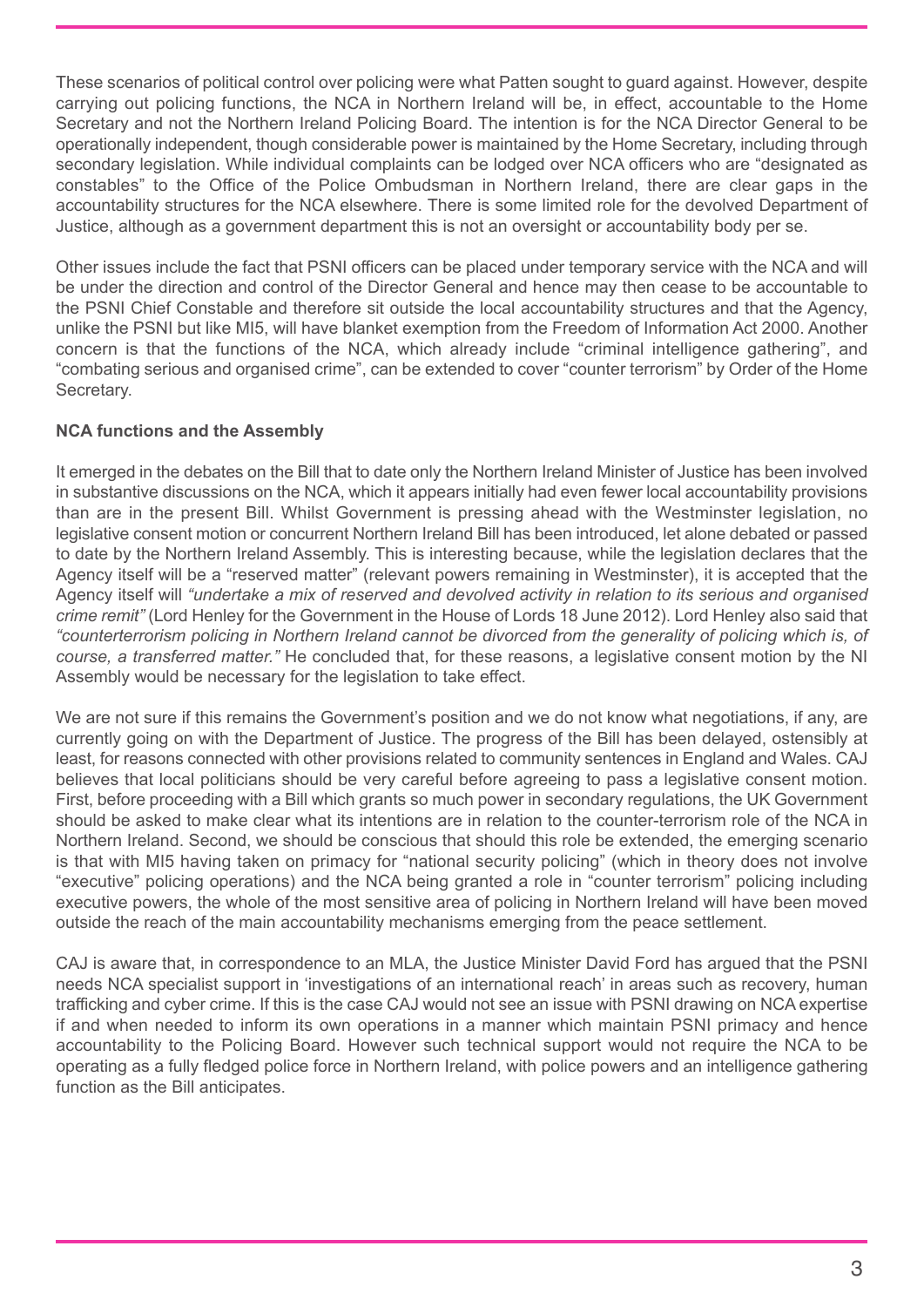# The State's Duty to Protect the Right to Life – the Northern Ireland Experience

#### **This article is based on a presentation made by Gemma McKeown, CAJ's Legal Officer, to a colloquium organised by the Office of the Attorney General for Northern Ireland on Article 2 of the European Convention on Human Rights (ECHR).**

Although there has been discussion about whether the ECHR may permit processes which do not lead to prosecutions where there is a transitional justice process, in the absence of any such mechanism at present CAJ re-emphasises that the full investigative obligations on the existing criminal justice mechanisms contained in international and domestic law must be complied with.

Article 2 is one of the fundamental rights under the ECHR and under it the government has both substantive positive obligations and negative obligations to protect life and also a procedural obligation to carry out an effective investigation in prescribed circumstances. Of relevance to this paper and the current discussion is the investigative obligation where the loss of life has occurred in circumstances where the state may be implicated in the death.

The European Court of Human Rights first established this investigative obligation in McCann & Ors v. UK stating that Article 2:

'requires by implication that there should be some form of effective official investigation when individuals have been killed as a result of the use of force by inter alias, agents of the State'. Para 161, [1995] ECHR 31

This was further developed in 6 cases emanating from Northern Ireland known as the 'McKerr group of cases'. The Court held in all cases that there had been a violation of the right to an effective investigation into these deaths which involved the police or security forces or where there were allegations of collusion between the security forces and the killers. CAJ acted for the applicants in Shanaghan, Kelly & Ors and McShane v. UK.

In finding that there had been a violation of Article 2(2) the Court criticised the:

- 1. Lack of independence of the police investigation;
- 2. Refusal of the prosecution service (DPP) to give reasons for failing to prosecute;
- 3. Lack of compellability of witnesses suspected of causing death;
- 4. Lack of verdicts at the inquest;

5. Absence of legal aid and non-disclosure of witness statements at an inquest – the interests of the next-of-kin were not fairly or adequately protected;

- 6. Lack of promptness in inquest proceedings;
- 7. Limited scope of inquest;
- 8. Lack of a prompt or effective investigation of allegation of collusion.

The Court held that in cases involving the use of lethal force by agents of the State an effective investigation in compliance with the requirements of Article 2 must be carried out and set out the minimum requirements for this. It must be:

• *Independent* – individuals investigating a death must be fully independent of those implicated in a death; this independence must be both practical and hierarchical;

• *Effective* – an investigation must be able to determine the lawfulness of the actions of those responsible for the death and to lead to the identification, and where appropriate, punishment of those responsible. All reasonable steps must be taken to secure evidence concerning the incident, including eye-witness testimony, forensic evidence, and where appropriate an autopsy;

• *Sufficiently open to public scrutiny* – there should be a sufficient element of public scrutiny of the investigation or results to secure accountability in practice as well as in theory and the next-of-kin should be involved to the extent necessary to safeguard their legitimate interests;

• *Prompt and carried out with reasonable expedition* – to maintain public confidence in the maintenance of the rule of law and to prevent any appearance of collusion or tolerance of unlawful acts. Investigations into deaths caused by state agents must be initiated by the state of its own motion and not by the next-of-kin or other concerned parties.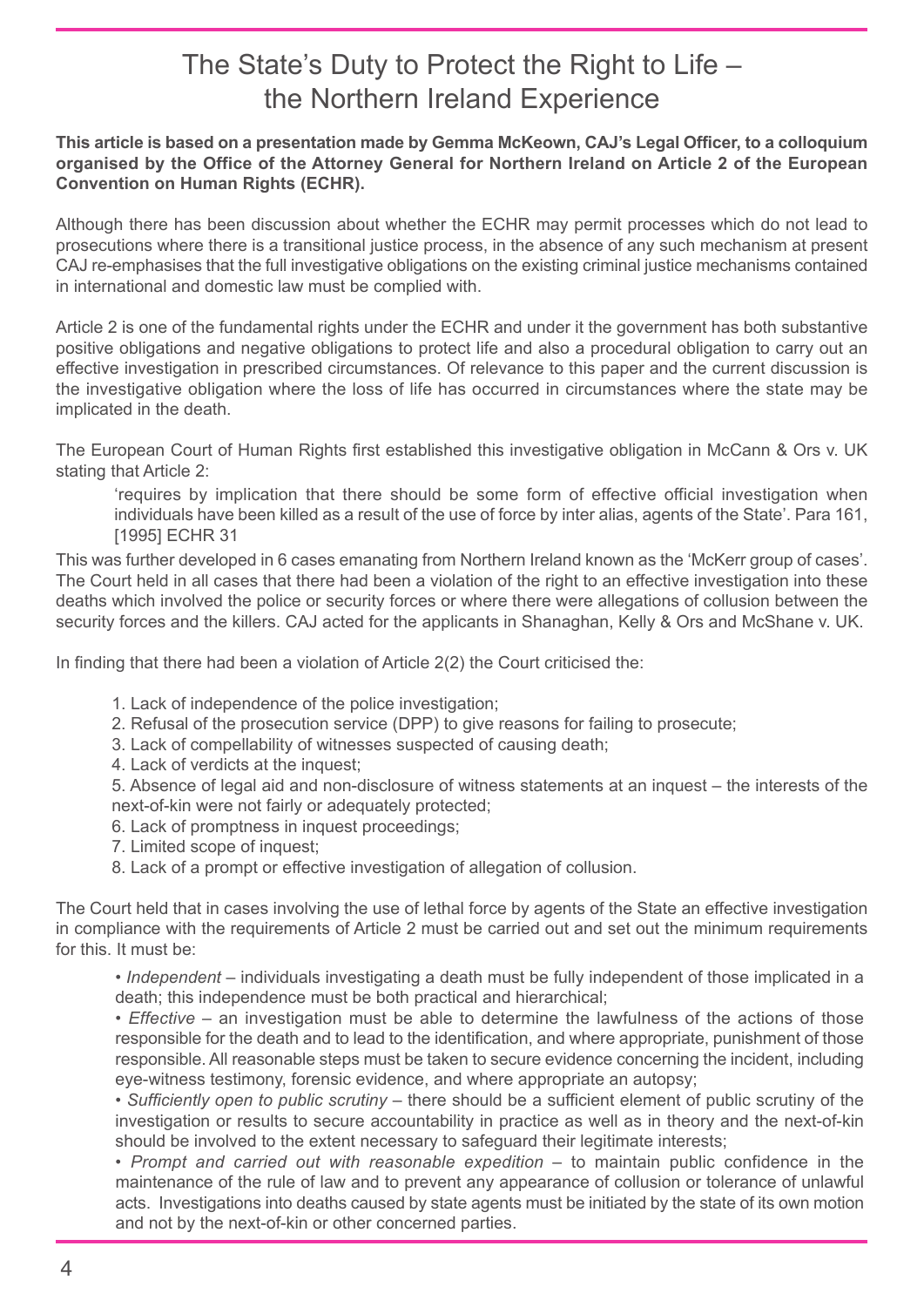In response to these judgments the UK government put forward a 'package of measures', which together with further measures taken, were put forward as the necessary steps to remedy the violations found by the ECtHR, these included:

• The 'calling in' of other police forces to investigate deaths –the establishment of a 'Serious Crime Review Team' (2003) replaced with the Historical Enquiries Team (2005);

• The ability of the Police Ombudsman to carry out Article 2 compliant investigations into 'grave or exceptional' matters;

• Reform to inquest proceedings including: establishment of an exceptional legal aid scheme; on the rules of disclosure; compellability of witnesses; new practices relating to verdicts of coroner's juries at inquests;

• Changes to the DPP's giving of reasons not to prosecute and option to judicially review such decisions;

• Establishment of the (heavily criticised) Inquiries Act 2005.

At the outset concerns were raised about the government's piecemeal response to the judgments which could result in a delay in effective implementation of these judgments. This has in fact become a reality – over a decade has passed since these judgments and they still have not been full executed resulting in further litigation.The Committee of Ministers, the body within the Council of Europe responsible for supervising the execution of judgments, continues to examine the measures put forward by the UK to remedy the breaches of Article 2 as found by the ECHR and will continue to do so until it is satisfied with its response.

The three main mechanisms which families engage with to address the violations of Article 2 are the Historical Enquiries Team (HET), the Police Ombudsman and the inquest system.

**HET:** In October 2005 the HET was established to re-examine all deaths attributable to the security situation in Northern Ireland between 1968 and 1998, with the aim of identifying and exploring any evidential opportunities that exist. It is put forward as a 'family-centred' process to identify and address unresolved issues families have – including investigative issues and wider issues surrounding the death of a relative. While some review summary reports prepared by the HET may provide some families with more knowledge than they previously had about the death of a relative they are only, as the Committee of Ministers stated a 'measure of resolution' (Interim Resolution CM/ResDH(2009)44). In our submission to the Committee in February 2012 we highlighted our concerns that since its assessment of the HET there have been a number of developments which have significantly undermined its capacity to remedy previous violations of Article 2.

**Police Ombudsman:** A Police Ombudsman's investigation focuses on alleged police criminality or misconduct and investigation of an historic case is investigated as a 'grave or exceptional' matter.A number of concerns have been raised concerning the recent ability of the Office to meet the requirements of an Article 2 investigation. In June 2011, CAJ published 'Human Rights and Dealing with Historic Cases - A Review of the Office of the Police Ombudsman for Northern Ireland' which raised serious concerns about political and police interference in the workings of the Office. This report, along with an Investigation Report commissioned by the Department of Justice (McCusker Report) and the subsequent September 2011 Criminal Justice Inspection (CJINI) report into the independence of the Office, have been the catalyst for the current reform process and the investigation of historic cases remains suspended pending the satisfactory conclusion of ongoing reforms to the office.

**Inquests:** An Article 2 compliant inquest will determine: who the deceased was; how, when and where he or she died; and what were the broad circumstances surrounding the death. In determining the scope of the inquest a family should be involved to protect their legitimate interests and therefore they should be provided with all relevant material disclosed to the Coroner.

While there have been reforms to the coronial system in Northern Ireland as noted above, in our view, there are concerns about its functioning in accordance with the requirements under Article 2:

• 'Legacy inquests' are subject to excessive delays and there is a backlog of these inquests within the coronial system (McCaughey & Grew took 22 years and Jordan took 20 years before they were heard); • An inquest jury in Northern Ireland, unlike elsewhere, needs to reach a unanimous decision;

• That there is inadequate provision for vetting jurors who may have a conflict of interest or potential bias in 'legacy inquests'; *contd...*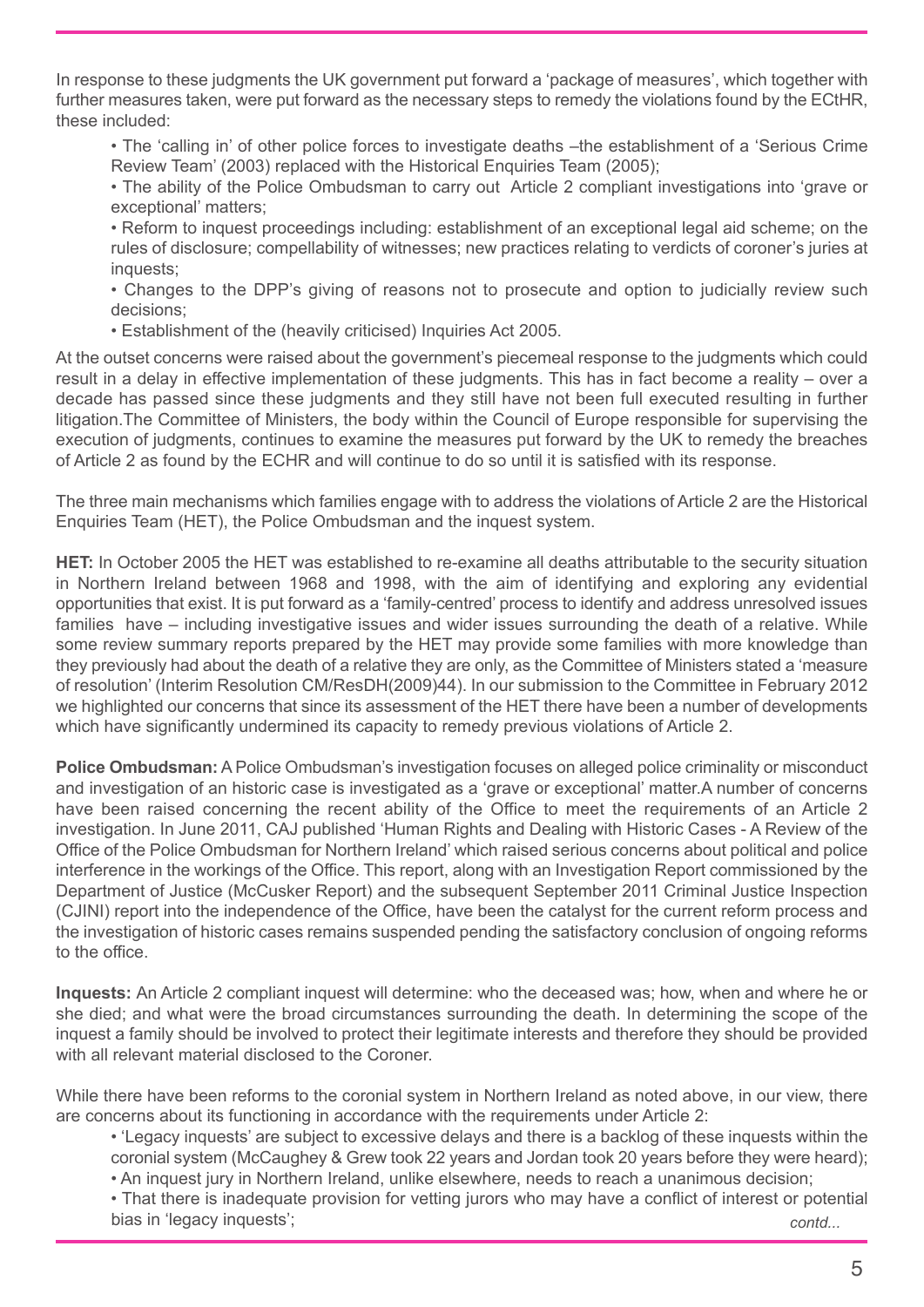• The inability of inquests in Northern Ireland to issue verdicts of lawful or unlawful killing falls short of international standards;

• Protracted delays and litigation involving the PSNI and MoD in relation to disclosure to next-of-kin of material that is submitted to be relevant;

• A failure to effectively investigate the broad circumstances of the death to allay suspicion or rumour, for e.g. details of witnesses involvement in other lethal force incidents;

• Failing to secure attendance of security force personnel at the hearing.

Despite the availability of these three mechanisms, CAJ has serious concerns about the way they are operating at present, including the co-ordination between them, and we do not regard them as currently satisfying Article 2 individually or collectively.

If the government does not ensure that there is a cohesive and comprehensive system which complies with Article 2, not only is it in a continuing breach of its legal obligations but it cannot expect the affected families and the wider Northern Ireland community to finally resolve its past.

# **Reform of the Police Ombudsman's Office: update**

**Whilst internal reform may well be taking place within the Police Ombudsman's office there are signs** that the legislative changes needed to improve the running of the office may again be being put on the **long finger.**

A Department of Justice consultation ran from March-June 2012 on two matters. The first was a consultation paper entitled *"Future Operation of the Office of the Police Ombudsman for Northern Ireland"* which floated a number of suggestions e.g. merging the Police and Prisoner Ombudsman, which seemed far removed from the reforms required to address the issues facing the office.

The second document put out for consultation was the Police Ombudsman's updated "Statutory Five Year Review Report". The review of powers was originally completed by the first Police Ombudsman and published in 2007 and aimed to address matters such as the lack of powers to ensure the cooperation of retired police officers in investigations. As is now known very few of the review's recommendations were ever implemented following what the McCusker Review referred to as an 'agreement' between the Ombudsman's then senior Director of Investigations and "a middle ranking official of the NIO without either the imprimatur of the Ombudsman or the knowledge of the Chief Executive." What was striking at the time of the March-June Consultation that the Minister of Justice was still to take a position on whether he intended to implement the five year review recommendations.

Recently the Department of Justice published a summary of responses to the consultation (*Future operation of the Office of the Police Ombudsman for Northern Ireland: Summary of consultation responses, September 2012*) which provides analysis as to the views of consultees on the proposals. The Minister's view on the recommendations in the five year review remains unclear. The document states that there will now be further work by the Minister of Justice with the Justice Committee and Ombudsman's Office in relation to considering changes to the Office with the "detailed policy and legislative proposals" to follow for another consultation "probably in the first half of 2013." Although many of the recommendations for legislative change have been around since the first review 2007 there is therefore still no clear decision or timetable as to their implementation.

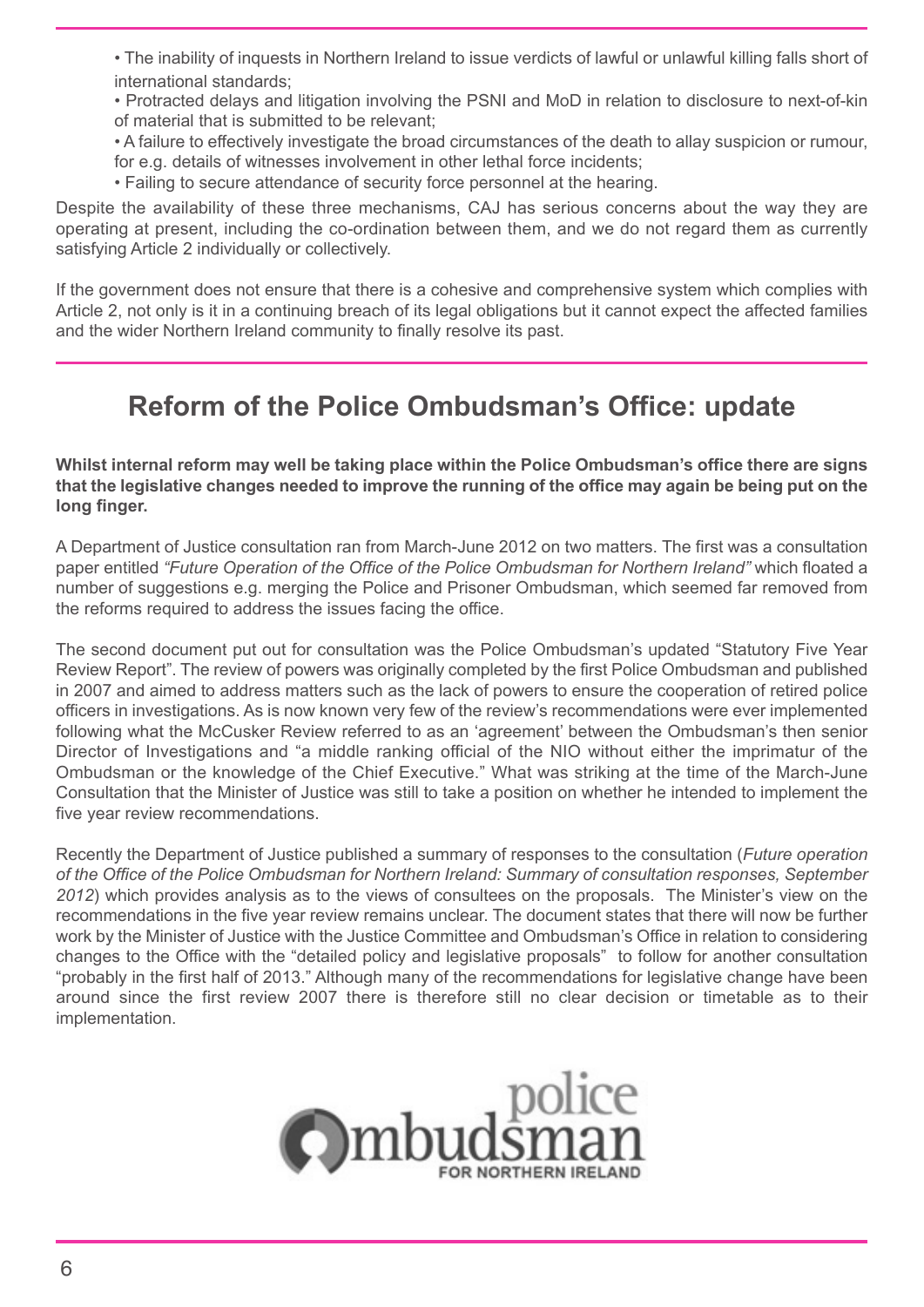# **"National Security" – an arbitrary cloak of secrecy?**

As this edition of Just News was going to press, news came that the Senior Coroner, John Leckey, had suspended 14 cases of inquests into past deaths where security forces were implicated. The Coroner appears to have decided that "national security" is engaged in all such cases and so it is outside the devolved power of the Northern Ireland Attorney General to order these inquests. This decision has shocked human rights activists, and it is not presently clear how the Coroner arrived at the view that the inquests engaged 'national security' matters, nor more importantly what this means. Under the "Right to Life" article of the European Convention on Human Rights, governments are obliged to conduct proper investigations into the use of lethal force. Properly organised inquests are a key mechanism for doing so and in many cases remain the only available way of getting at the truth of how and why people died.

CAJ will continue to monitor the out-workings of this shock decision and will intervene as possible. However, in a statement we also said: "There is no legal definition for 'national security.' If we allow all our past to be shrouded in secrecy by the cloak of 'national security' we will never be able to leave it behind." The arbitrary use of the term 'national security' both to withhold extensive powers from our devolved institutions and to keep the ways they are used secret is rapidly becoming a scandal and a standing invitation to substantive human rights violations. We have investigated some of these matters in a report into covert policing, which we will publish before Christmas.

Despite international standards (recommending 'national security' should be clearly defined in law – see UN Special Rapporteur standards for intelligence agencies) and not be "used as a pretext for imposing vague or arbitrary limitations" (UN Siracusa Principles) we have no legal definition for 'national security' and the vagueness of the term is deliberate. The MI5 website says:

The term "national security" is not specifically defined by UK or European law. It has been the policy of successive Governments and the practice of Parliament not to define the term, in order to retain the flexibility necessary to ensure that the use of the term can adapt to changing circumstances.

There are examples of the impact of matters being drawn within the 'national security' framework in other areas of the criminal justice system, for example prisons. The devolution of justice powers in 2010 has led to an understanding that prisons, prison rules and prisoners' welfare are now the responsibility of the devolved administration, and hence prison officers are ultimately accountable to the Minister of Justice. Whilst this is generally the case it is not the full picture. Prison matters designated as 'national security' (such as the rules for who should be held in 'separated' [paramilitary] wings, surveillance and intelligence gathering regulated by the Regulation of Investigatory Powers Act 2000 and the use of such information) are retained by the Secretary of State. Furthermore when prison staff are deemed to be engaging in such 'national security' related activity they cease to be accountable through the usual channels and instead become 'officers of the Secretary of State' and hence answerable to the NIO. This arrangement was set up to give MI5 "confidence" that prison service staff could handle 'national security' information. Officials indicate that had that not been agreed, MI5 and the NIO would have refused to allow any prison service staff to handle any such information (see minutes of Assembly Justice Committee 14 June 2012). It appears apparent therefore that at the behest of MI5 and the NIO a 'separate' system has been set up whereby prison officials no longer remain answerable and accountable in the usual way when they are deemed to be dealing with 'national security' matters and their chain of command switches to the Secretary of State.

CAJ believes that both the refusal to properly define 'national security' in law and the use of the term to avoid proper accountability, is not only a recipe for continued cover up of the past but, one that is increasingly leaving gaps in our present day framework for human rights compliance.